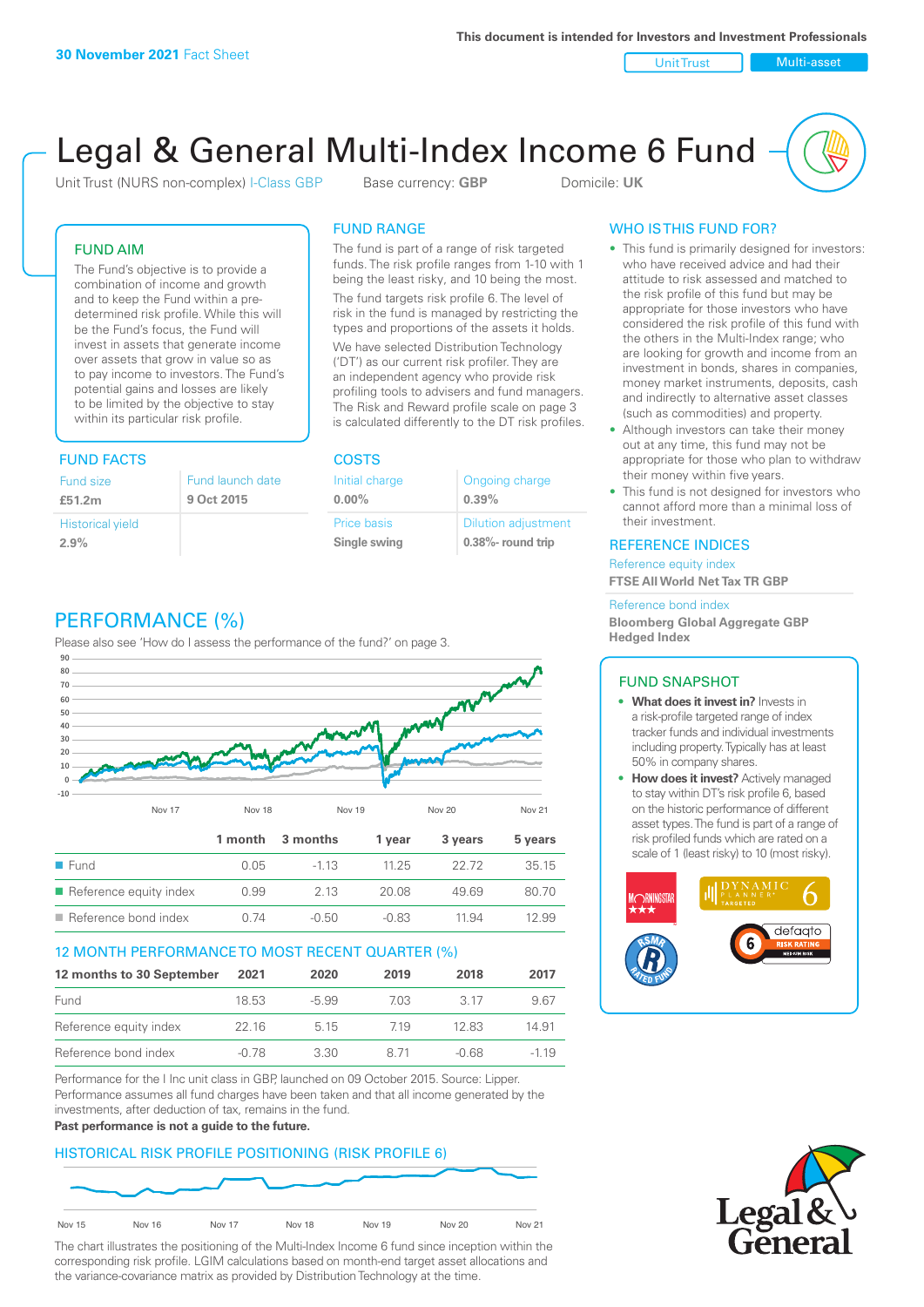# Legal & General Multi-Index Income 6 Fund

Unit Trust (NURS non-complex) I-Class GBP

# PORTFOLIO BREAKDOWN

All data source LGIM unless otherwise stated. Totals may not sum due to rounding.





# FUND MANAGERS

The fund managers have responsibility for managing the multi-index fund range. They are part of the Multi-Asset Funds (MAF) team in LGIM. This team focuses on designing and managing multi-asset funds that are tailored to match the specific objectives of various client types. The team sits within a wider Asset Allocation team which combines both depth of experience with a broad range of expertise from different fields, including fund management, investment consulting and risk management roles.

# TOP 10 HOLDINGS (%)

| L&G Quality Equity Dividends ESG Exclusions UK ETF               | 20.0 |
|------------------------------------------------------------------|------|
| L&G Quality Equity Dividends ESG Exclusions Europe ex UK ETF     | 8.0  |
| L&G US Index Trust                                               | 7.5  |
| L&G Quality Equity Dividends ESG Exclusions Emerging Markets ETF | 7.5  |
| L&G Quality Equity Dividends ESG Exclusions Asia ex Japan ETF    | 7.0  |
| L&G UK Index Trust                                               | 7.0  |
| L&G Emerging Markets Government Bond (Local Currency) Index Fund | 6.5  |
| L&G Emerging Markets Government Bond (US\$) Index Fund           | 5.5  |
| L&G High Income Trust                                            | 5.0  |
| Global REITs Index Trust                                         | 4.0  |